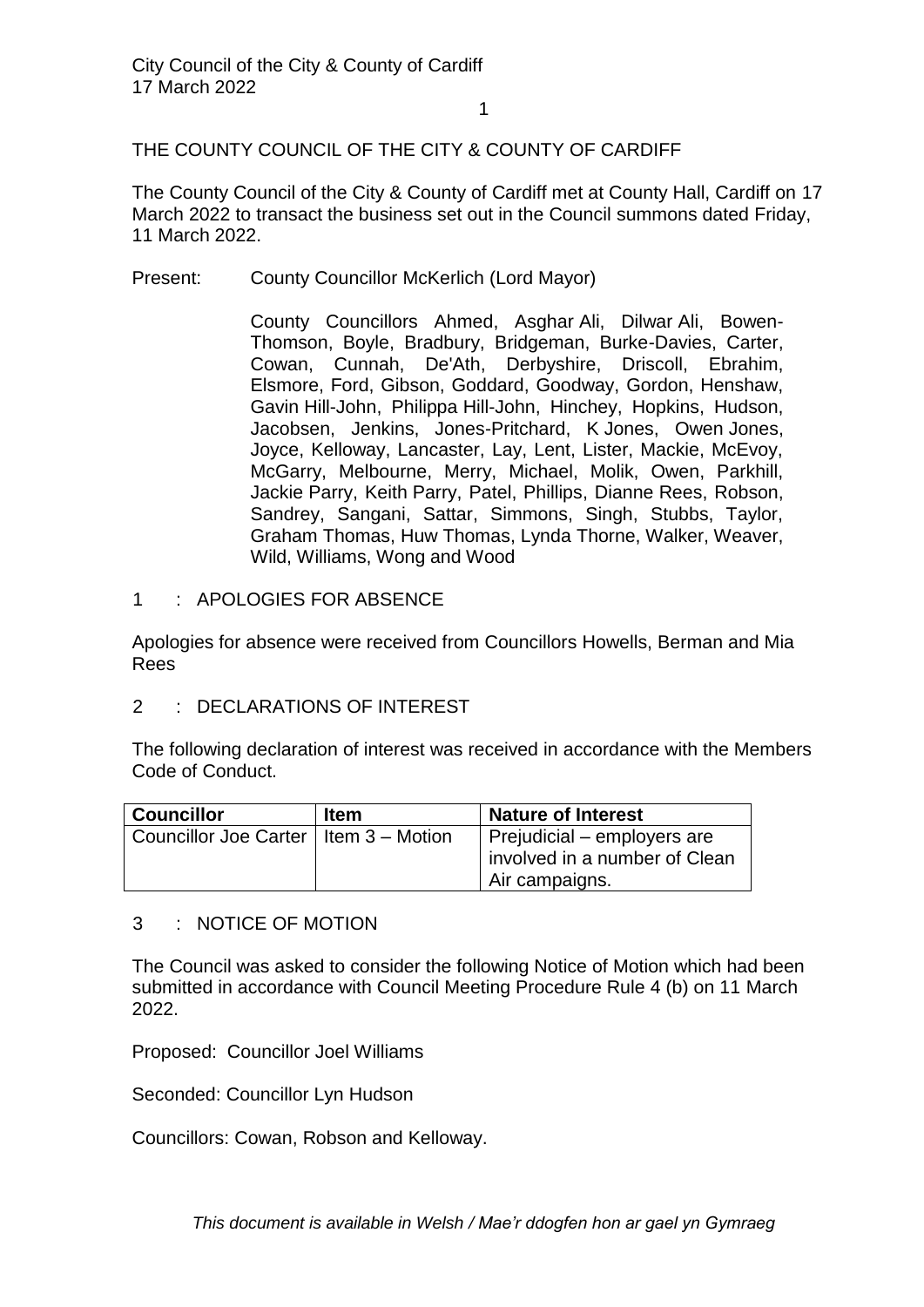2

The Lord Mayor noted that a Notice of Motion proposed by Councillor Williams and seconded by Councillor Hudson had been received for consideration. One Amendment had been received from the Labour Group.

The Lord Mayor invited Councillor Williams to propose the motion as follows:

"This Council notes the damaging impact of a congestion charge on Cardiff's economy, including its residents, businesses and tourist industry.

This Council calls on the Cabinet to rule out a congestion charge"

The Motion was formally seconded by Councillor Hudson.

An amendment to the motion had been received from the Labour Group. The Lord Mayor called upon Councillor Wild to move the amendment as follows:

Delete the whole motion and replace with the following; the amended motion therefore reads:

Council notes:

- That this Cabinet has no proposals for a congestion charge, and as the preelection period starts tomorrow it has no time to bring forward any proposals on matters needing public consultation
- The Council's 2020 Transport White Paper commits to look at a number of avenues to fund £1-2bn worth of transport improvements, such as a city-wide Metro and £1 bus fares. On funding options It states that: *"This could take many different forms but one example could entail a scheme whereby all vehicles driving into Cardiff would pay a low fee (e.g. £2/day) for crossing into a charging area. Exemptions for emergency vehicles, motorcycles, registered blue badge holders people with disabilities could form part of any scheme. Our preferred option would include an exemption for Cardiff residents from any charge."*
- That the Council has declared a climate emergency
- That Public Health England and Public Health Wales now consider poor air quality to be a public health crisis that effects the health of every citizen or Cardiff, especially children and older people.
- That the council has agreed two motions brought forward by the conservative group on air quality that have urged the cabinet to take urgent action
- That the UK Government face an estimated £35bn budget deficit from the loss of fuel duty and vehicle excise duty that will come from the move to electric vehicles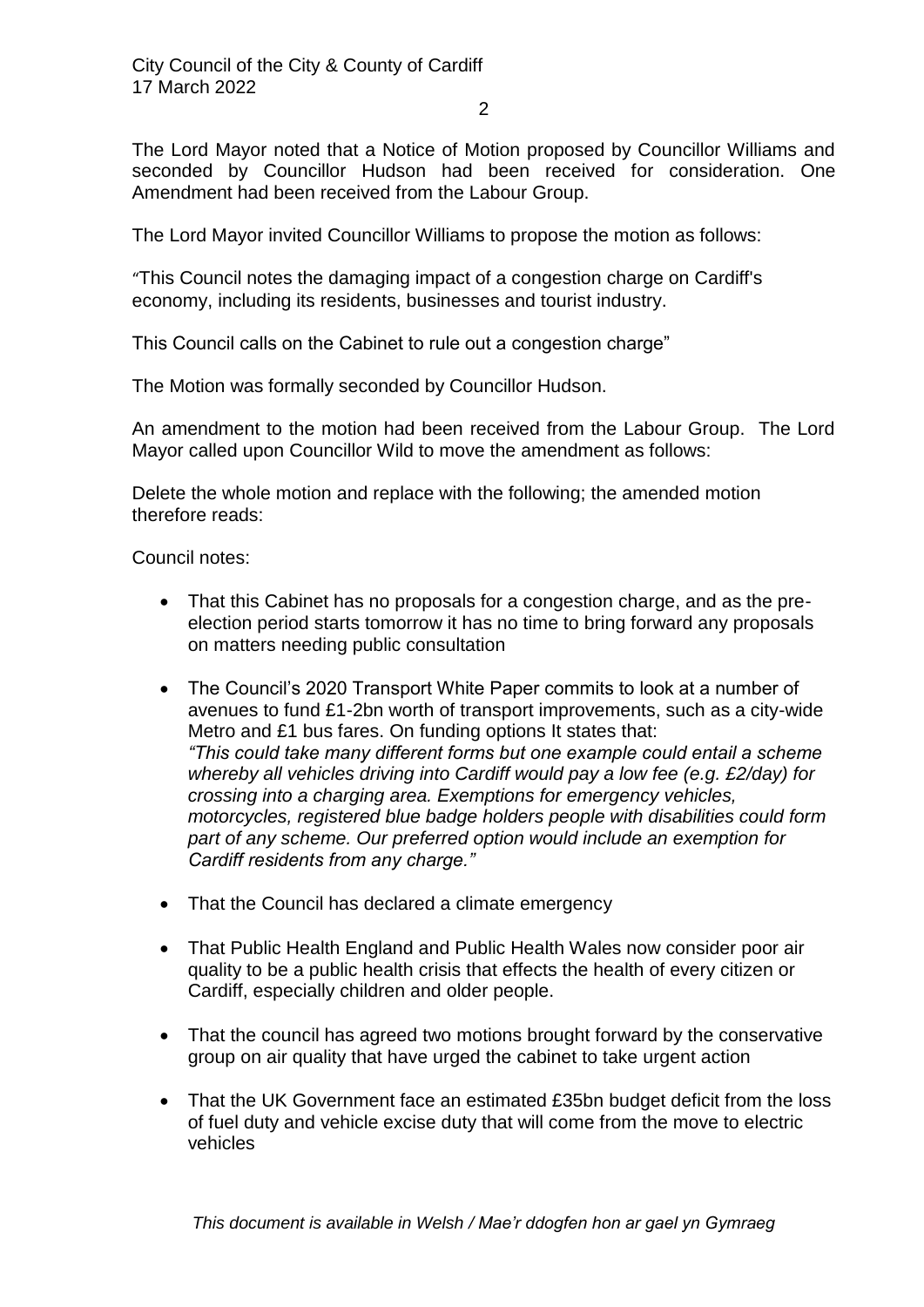- 3
- That the UK Government Transport Select Committee report has called for a national Road User Charge to replace the estimated £35bn
- That the Council has not been presented with any evidence of any positive or negative economic impact following the introduction of a congestion charge and that London, Birmingham, Nottingham, Bristol and Bath have all introduced charging mechanisms in recent years or have proposed to do so
- That the Cabinet is duty bound to ensure the Council fulfils its legal obligations including consulting the views of the public and businesses on any proposed scheme, undertaking Equalities Impact Assessments, and considering the well-being of future generations

Therefore, this Council notes that it has not been presented with evidence about any damaging impact of a congestion charge on Cardiff's economy, including its residents, businesses and tourist industry.

This Council calls on the Cabinet to ensure that any future proposals (brought forward by itself or UK Government) for a charging mechanism should fully consider all implications including environmental, public health, economic and social justice issue.

Furthermore, this Council reminds its members that councillors should at all times consider what is best for the citizens of Cardiff and not our own individual political chances of retaining our seat on the Council.

The amendment was formally seconded by Councillor Huw Thomas.

The Lord Mayor invited debate on the motion and amendment.

Councillor Goodway moved a Closure Motion; namely a vote be taken on whether the question be put. The Closure Motion was seconded by Councillor Mackie.

The Lord mayor called for a vote on the Closure Motion as moved and seconded by Cllrs Goodway and Mackie respectively.

# **Vote Results:**

# **For: 46**

Cllrs Ahmed, Dilwar Ali, Bowen-Thomson, Boyle, Bradbury, Bridgeman, Burke-Davies, Cunnah, De'Ath, Derbyshire, Ebrahim, Elsmore, Goddard, Goodway, Gordon, Henshaw, Hinchey, Hopkins, Jacobsen, Keith Jones, Owen Jones, Joyce, Lay, Lent, Lister, Mackie, McGarry, Merry, Michael, Molik, Naughton, Patel, Parry, Sandrey, Sangani, Sattar, Simmons, Singh, Stubbs, Taylor, Huw Thomas, Thorne, Weaver, Wild, Wong and Wood

# **Against: 23**

Cllrs Cowan, Driscoll, Ford, Gibson, Gavin Hill-John, Philippa Hill-John, Lyn Hudson, Shaun Jenkins, Jones-Pritchard, Kelloway, Lancaster, McEvoy, Melbourne, Morgan,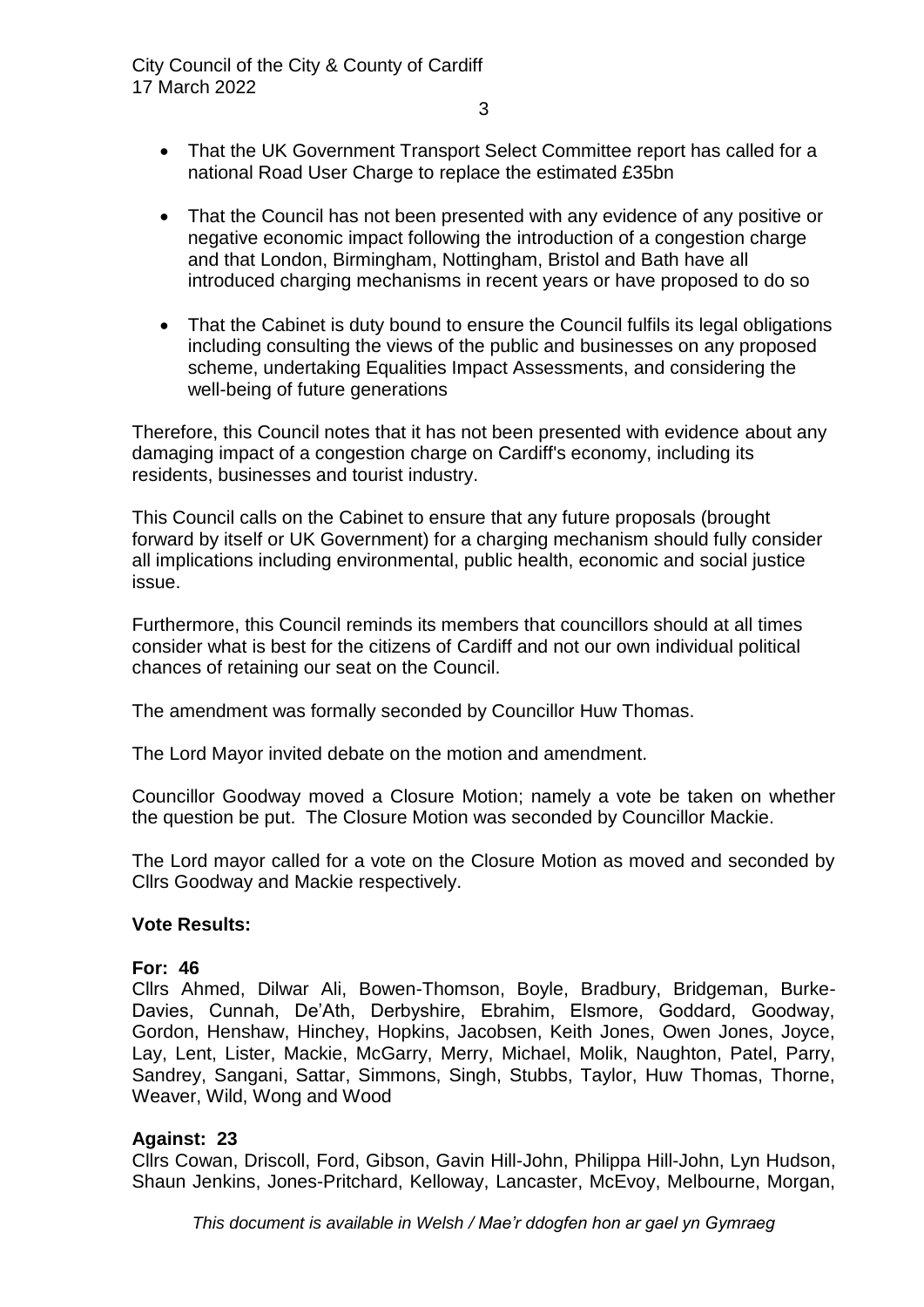City Council of the City & County of Cardiff 17 March 2022

4

Owen, Parkhill, Keith Parry, Phillips, Dianne Rees, Robson, Graham Thomas, Walker and Williams

**Apologies: 3** Cllrs Berman, Howells and Mia Rees

**Absent: 1** Councillor Ashgar Ali

**Prejudicial Interest: 1**

Cllr Joe Carter

The Vote on the Closure Motion was CARRIED.

The Lord Mayor invited Councillor Williams to respond to the issues raised during the debate.

Councillor Williams responded to the issues raised and confirmed the Amendment was not accepted.

The Lord Mayor called for a Vote on the Amendment as moved by Councillor Wild and seconded by Councillor Huw Thomas

## **Vote Results:**

#### **For: 39**

Councillors Ahmed, Dilwar Ali, Bowen-Thomson, Bradbury, Bridgeman, Burke-Davies, Cunnah, De'Ath, Derbyshire, Ebrahim, Elsmore, Goddard, Goodway, Gordon, Henshaw, Hinchey, Jacobsen, Keith Jones, Owen Jones, Joyce, Lay, Lent, Lister, Mackie, McGarry, Merry, Michael, Jackie Parry, Patel, Sangani, Sattar, Simmons, Singh, Stubbs, Huw Thomas, Thorne, Weaver, Wild and Wong.

#### **Against: 23**

Cllrs Cowan, Driscoll, Ford, Gibson, Gavin Hill-John, Philippa Hill-John, Hudson, Jenkins, Jones-Pritchard, Kelloway, Lancaster, McEvoy, Melbourne, Morgan, Owen, Parkhill, Keith Parry, Phillips, Dianne Rees, Robson, Graham Thomas, Walker and Williams.

#### **Abstain: 7**

Cllrs Boyle, Hopkins, Molik, Naughton, Sandrey, Taylor and Wood

# **Apologies: 3**

Cllrs Berman, Howells and Mia Rees

**Absent: 1** Councillor Asghar Ali

**Prejudicial Interest: 1** Cllr Joe Carter

*This document is available in Welsh / Mae'r ddogfen hon ar gael yn Gymraeg*